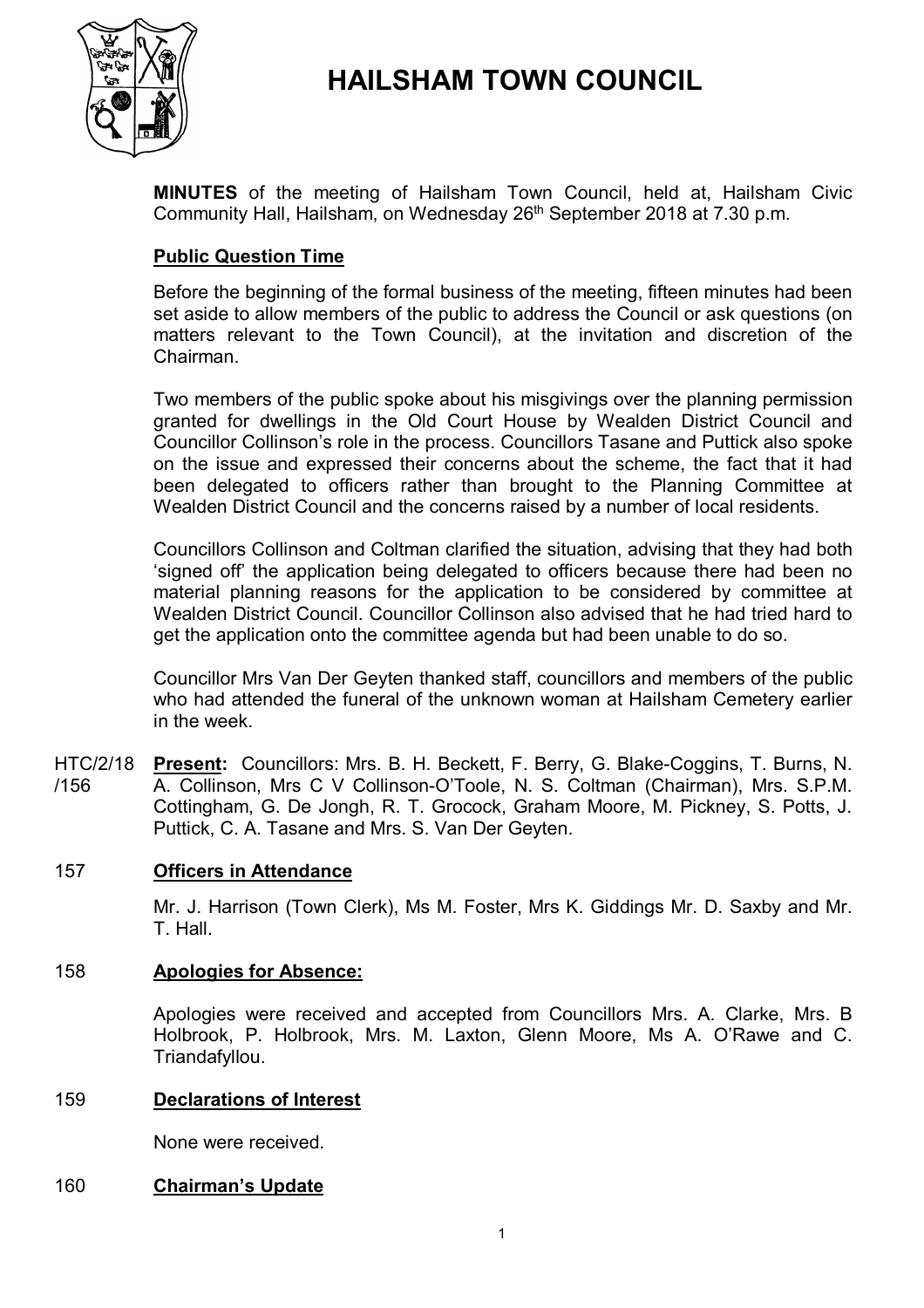The Chairman congratulated Councillors Mrs Beckett and Pinkney on their forthcoming marriage.

He said that Hailsham Town Council was still prepared to take over the running of the Post Office in the event that no other interest is shown to ensure that it stays in the town.

The Chairman said that the official opening of the James West Centre would take place on 13<sup>th</sup> October 2018.

## 161 **Confirmation of Minutes**

**RESOLVED** that the minutes and reports of the meeting of Hailsham Town Council held on 18<sup>th</sup> July 2018 (Ref HTC/18/128-156), as printed and circulated, may be taken as read, confirmed as a correct record, and signed by the Chairman.

## 162 **Committee Recommendations to Council**

Members were asked to consider the following recommendations made by committees, which were outside of their terms of reference or were otherwise resolved as recommendations to full council:

# 163 **Communities Committee – 28th August 2018 – Christmas Lighting Contract**

**RESOLVED** to defer this item until January 2019 to sample the lighting scheme in Christmas 2018.

#### 164 **Neighbourhood Plan Committee**

#### **RESOLVED** to:

a) note the Town Clerk's report on screening assessments, and

b) approve the Neighbourhood Plan Committee's delegated authority up to the next Town Council meeting.

#### **Wealden District Council Local Plan Response**

- 165.1 The appointed Sub-Committee's draft response to Wealden District Council's Local Plan had been circulated with the agenda.
- 165.2 **RESOLVED** to agree the Sub-Committee's response to Wealden District Council's Local Plan, as circulated with the agenda and to submit it to Wealden District Council.

#### **Plan for Festivities and Events**

- 166.1 Members were asked to consider the Communities Committee's costed plan for future festivities and events, as set out in the officer's report circulated with the agenda.
- 166.2 **RESOLVED** to agree the Communities Committee's plan for future events at a total cost of £20,325. £15,825 of this would come from the Festivities Budget and the remaining £4,500 coming from the Revitalisation Fund.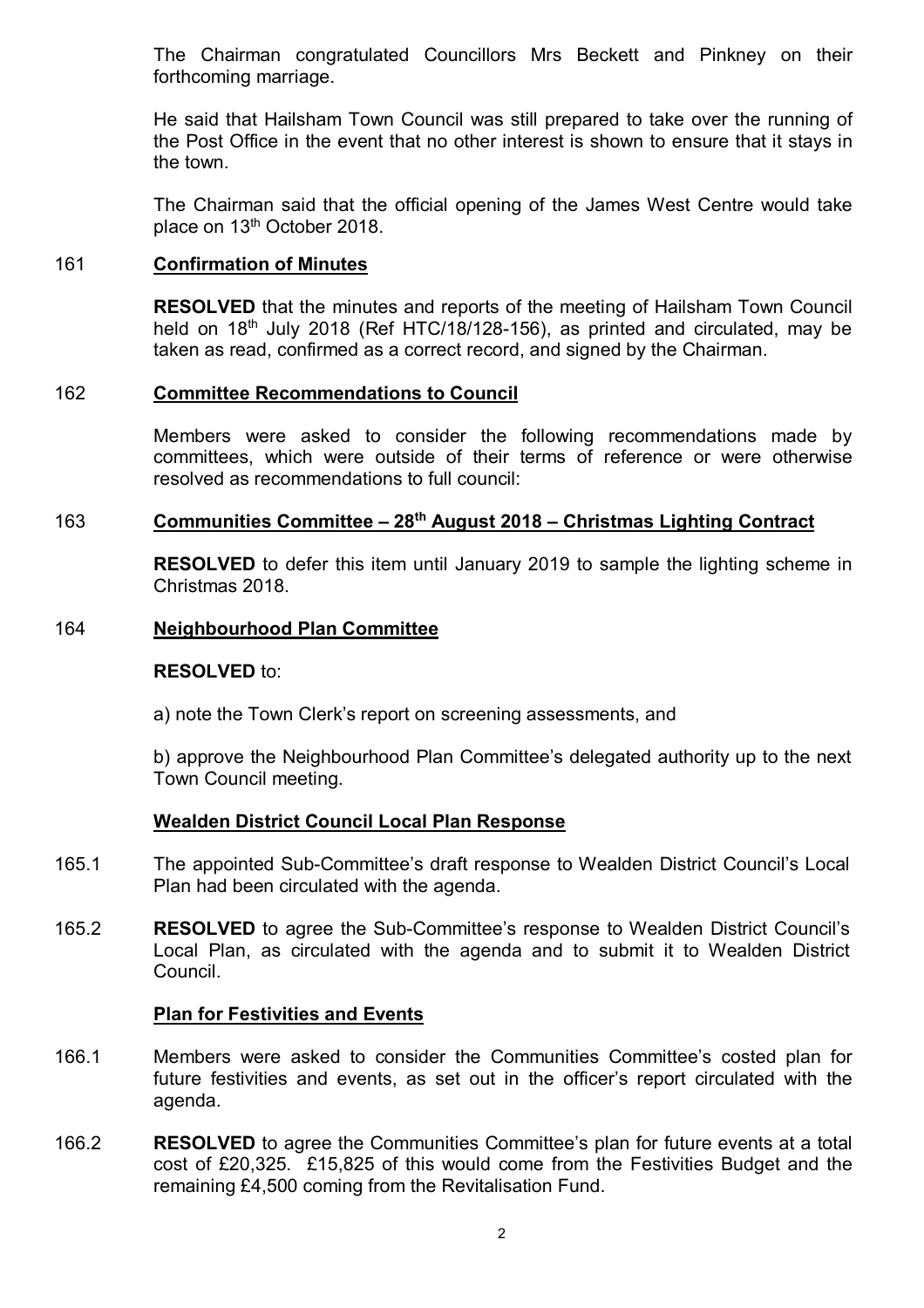166. Councillor Berry requested that his abstention from voting be recorded.

# **Access for All Sub-Committee**

167.1 Councillor De Jongh spoke and referred members to the report circulated with the agenda. He said that the purpose of the proposed Sub-Committee would be to make recommendations to the Council's Strategy Committee on issues regarding access and inclusivity of Council services and more generally to consider these issues within the parish.

> Members expressed reservations about constituting another sub-committee when the Council should take access and inclusivity into account in all its decisions and actions.

167.2 **RESOLVED** that, where relevant, all Council committee reports should have an equality impact assessment included as a matter of course.

## **Remshalden**

168.1 The Mayor had received a letter from the Remshalden Twinning Committee following the trip by their scouts to Hailsham.

> They saw the visit as a stepping stone towards building a friendly relationship between our towns. The Mayor had been invited to visit Remshalden.

168.2 **RESOLVED** to include the Mayor of Remshalden on the Mayor's Christmas card list along with the Mayor of Gourney-en-Bray; and for him to write to them separately.

# **Committee Membership**

- 169.1 A suggested revised schedule of membership of committees, sub-committees and working groups had been circulated with the agenda.
- 169.2 **RESOLVED** to agree the revised schedule of membership of Hailsham Town Council committees, sub-committees and working groups for the remainder of the 2018-19 year.

# **Grass Cutting Schedule for 2019-20**

- 170.1 Members were asked to consider a report received from East Sussex County Council regarding the urban grass cutting schedule for 2019-2020.
- 170.2 For the 2018/2019 grass cutting Hailsham Town Council had taken the decision to pay for one additional cut at the value of £2729. East Sussex County Council had advised this option is no longer feasible for the following reasons;

First, there are no environmental advantages to cutting the grass three times a year, as it does not allow any wildflowers to develop or wildlife to create habitats within the verge and secondly by having a difference in the amount of grass cuts for individual parishes it makes challenging for our sub-contractors to schedule the grass cutting across the County. Therefore, to be fair to all parishes, this option will no longer be offered.

Two other options were available from East Sussex County Council: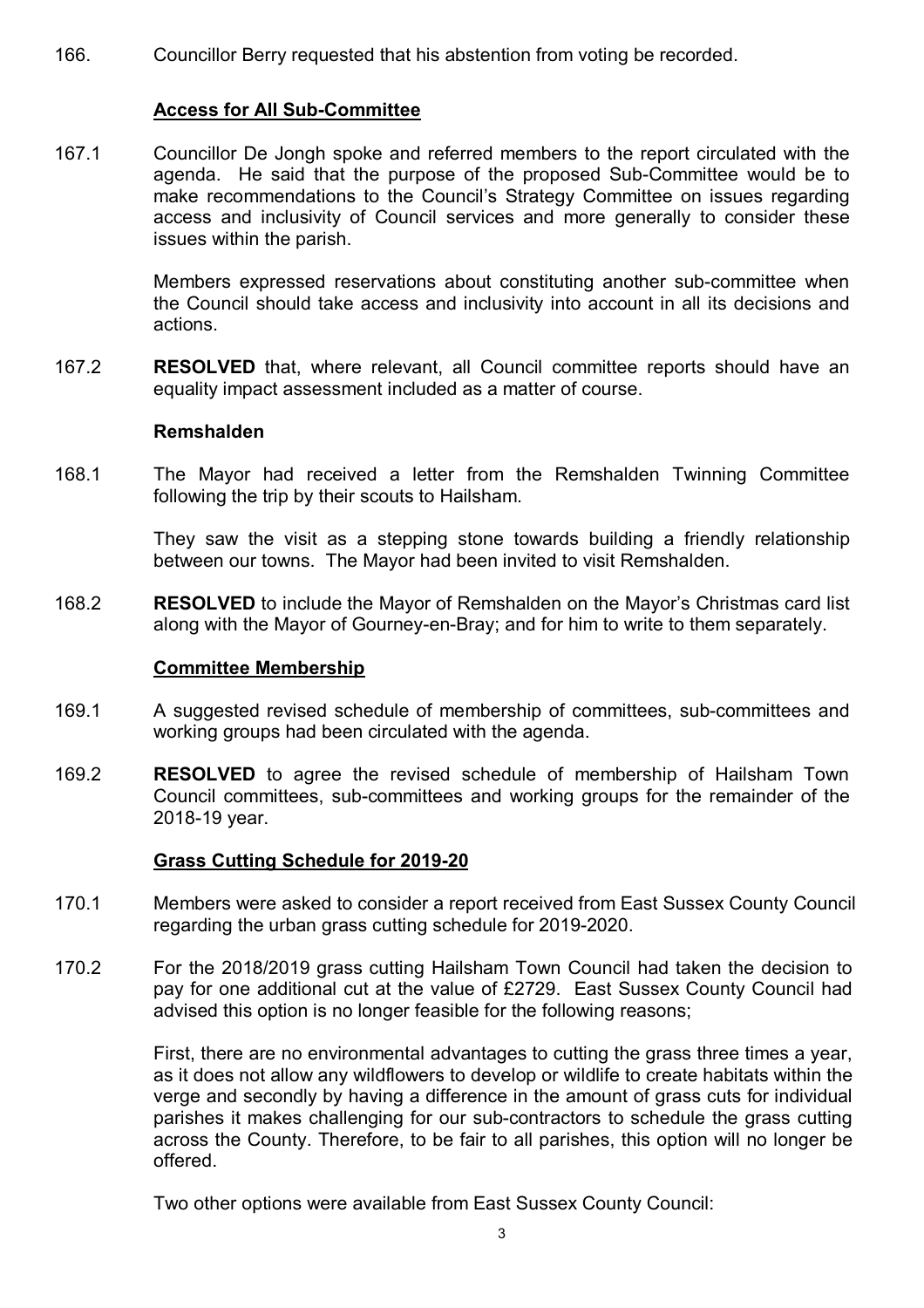- For Hailsham Town Council to pay for four additional urban grass cuts to enhance the service provided by the County Council. To enable the provision of a service of six cuts this would cost Hailsham Town Council in the region of £10916 per annum.
- A financial contribution to Hailsham Town Council to carry out the two urban grass cuts based on current ESCC contract rates which will be in the region of £5458 per annum. This can be provided to the community as a basis to commission and employ your own grass cutting services using a local contractor.

The final option also available is to not go with either of the above and East Sussex Highways will carry out two cuts per season, managing the urban grass for safety reasons only.

A deadline of 19<sup>th</sup> October 2018 for a response was given.

170.3 **RESOLVED** that Hailsham Town Council would pay for four additional urban grass cuts to enhance the service provided by the County Council. To enable the provision of a service of six cuts this would cost Hailsham Town Council in the region of £10,916 per annum.

## **Confidential Business**

171 **RESOLVED** that due to the special and confidential nature of the business about to be transacted, and possible disclosure of personal or legal information not in the public interest at the present time, the following items of business be transacted following the temporary exclusion of members of the Public and Press, in accordance with the Council's Standing Orders No. 1E:

15 Hailsham Post Office

16 Cemetery Staff

The reason for exclusion is:

(b) terms of tenders, and proposals, and counter-proposals in negotiations for contracts and engagement, terms of service, conduct and dismissal of employees.

# **Hailsham Post Office**

- 172.1 The Town Clerk updated members on latest developments in respect of the post office.
- 172.2 **RESOLVED** in principle to enter a short-term licence agreement for the premises at 10 High Street to cover costs for business rates and utilities and part rent at a cost in the region of £650 per month for a period of 4 months.
- 172.3 This was agreed by 9 votes to 4. Councillor Mrs Van Der Geyten requested that her abstention from voting be recorded.

# **Cemetery Staff**